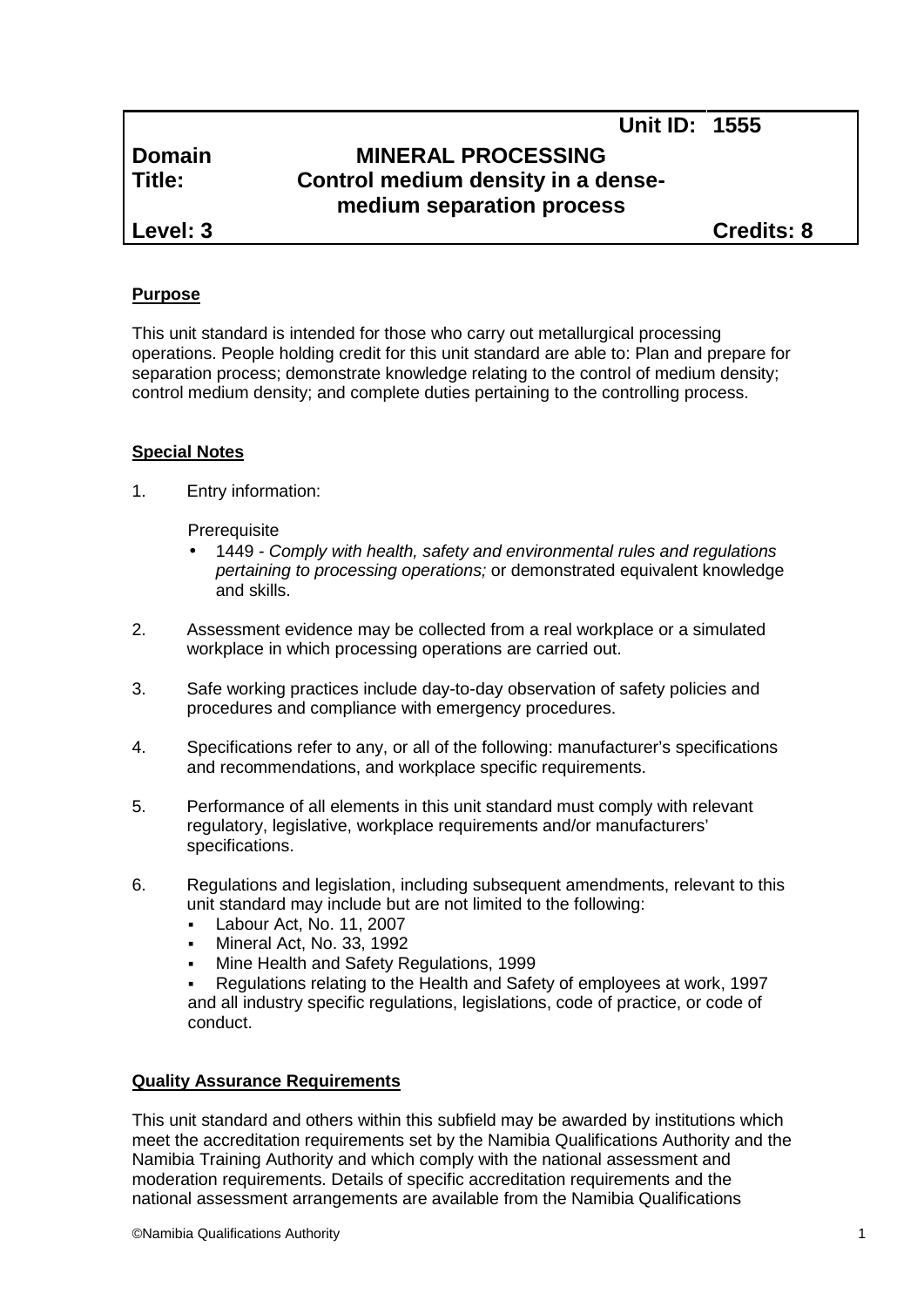Authority and the Namibia Training Authority. All approved unit standards, qualifications and national assessment arrangements are available on the Namibia Training Authority website www.nta.com.na.

# **Elements and Performance Criteria**

## **Element 1: Plan and prepare for separation process**

### **Performance Criteria**

- 1.1 Work instructions, including plans, specifications, quality requirements and operational details are obtained, explained, clarified and applied to the allocated task.
- 1.2 Safety and security requirements, including personal protective clothing and equipment are obtained from the site safety plan, workplace policies and procedures, explained, and applied to the allocated task.
- 1.3 Equipment, tools, fuel, lubricants, attachments and accessories selected to carry out tasks are checked for consistency with the requirements of the job, their usability and any faults rectified or reported prior to commencement of work.
- 1.4 Environmental protection requirements are identified from the project environmental management plan and applied to the allocated task.
- 1.5 Work area is inspected and prepared according to workplace procedures.

#### **Element 2: Demonstrate knowledge relating to the control of medium density**

#### **Range**

Principal components include controlling equipment components; auxiliary systems; safety devices; and interlock systems.

#### **Performance Criteria**

- 2.1 The actions and conditions pertaining to a safe, healthy environment in the controlling process are described.
- 2.2 The importance of controlling medium density is described in terms of achieving specified production requirements.
- 2.3 Hazards and associated risks are identified through relevant risk assessment procedures.
- 2.4 The principal components of the controlling system are identified and their functions described in terms of design and operational requirements.
- 2.5 The communication requirements pertaining to the controlling process are described.
- 2.6 Corrective actions, in case of sub-standard conditions and problems be encountered, are described.